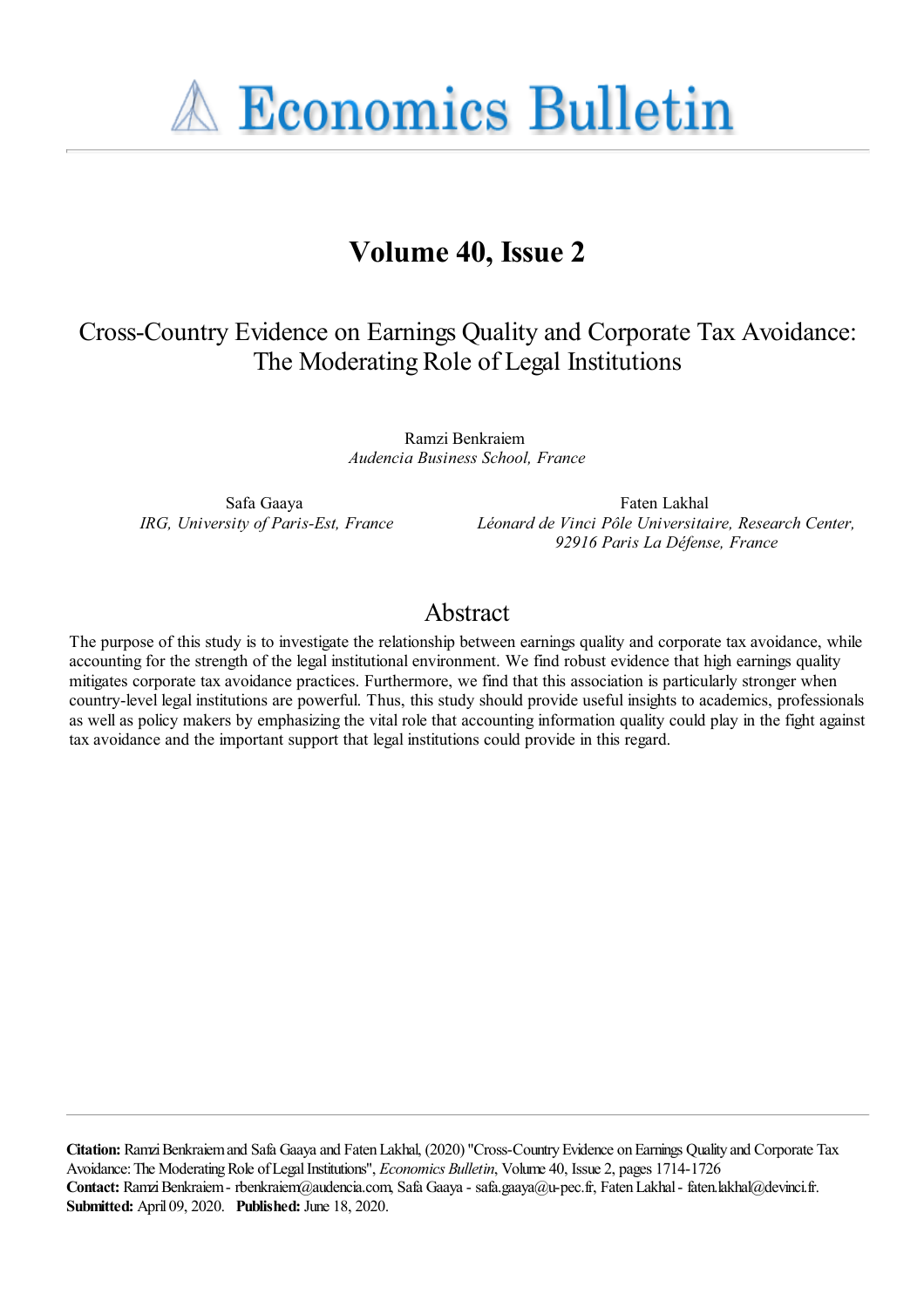#### **1 Introduction**

Tax avoidance is attracting an increasing academic and media attention. Indeed, corporate taxes represent a critical managerial decision because they may result in enormous losses in country budget resources. In this regard, different governments have taken important strides in the fight against aggressive tax practices. Despite few previous studies that have attempted to explain the wide variation in tax avoidance between firms and across countries, our understanding of corporate tax avoidance remains largely unexplained and open to debate (Hanlon and Heitzman, 2010; Menkhoff and Miethe, 2019).

Following Dyreng et al. (2008), we consider corporate tax avoidance as any activity that decreases the firm's pre-tax earnings. In other words, it can include tax reductions, which fall in a gray area depending on law compliance activities. Traditionally, corporate tax avoidance has been viewed as a value-maximizing activity because firms that avoid taxes generate a higher amount of cash (called tax savings), which can be reinvested or distributed to shareholders (Desai and Dharmapala 2006, 2009). Under this traditional perspective, corporate tax avoidance is more likely to benefit firms by requiring a transfer of wealth from the government to shareholders.

The agency view of tax avoidance assumes that corporate tax avoidance involves obfuscation and complexity to avoid its detection by tax authorities. Those features can create a shield for managerial opportunism and can allow companies to extract rents from outside investors (Chen et al. 2010). In this perspective, Kim et al. (2011) posit that corporate tax avoidance helps concealing bad news for an extended period by creating tools and explanations for these managerial opportunistic behaviors. More recently, Chan et al. (2016) find that tax avoidance can generate cash resources for managers. In addition, some research documents that the effect of corporate tax avoidance on firm value depends on the effectiveness of monitoring mechanisms (Desai and Dharmapala 2009; Chen et al. 2010; Lanis and Richardson, 2011; Kim et al. 2011; Brown et al., 2014). Henceforth, better information quality ensures the alignment of interests and limits entrenchment or opportunistic behaviors. Combining these arguments, we expect high earnings quality to reduce corporate tax avoidance practices, particularly in an enhanced legal institutional environment.

Using a large sample of firms across 39 countries from 2010 to 2016, we examine the relationship between earnings quality (measured by accruals quality and earnings precision) and corporate tax avoidance. We find a negative association between accounting information quality and corporate tax avoidance activities. Our finding is consistent with the agency perspective on tax avoidance, which argues that a better informational environment mitigates corporate tax avoidance levels. Our results are robust when we control for the moderating role of country-level legal institutions. We find that this association is particularly stronger when country-level legal institutions are powerful.

Our study advances the literature through different important contributions. First, we complement and extend previous research on the drivers of corporate tax avoidance. This stream of research generally puts the emphasis on corporate governance or issues related to firm-specific characteristics other than earnings quality. Our paper offers a robust international evidence on whether earnings quality mitigates corporate tax avoidance using a large sample of firms across 39 countries around the world. Our findings document that earnings quality reduces corporate tax avoidance. Second, and more importantly, the existing research primarily focuses on developed economies, especially the U.S. context. In contrast,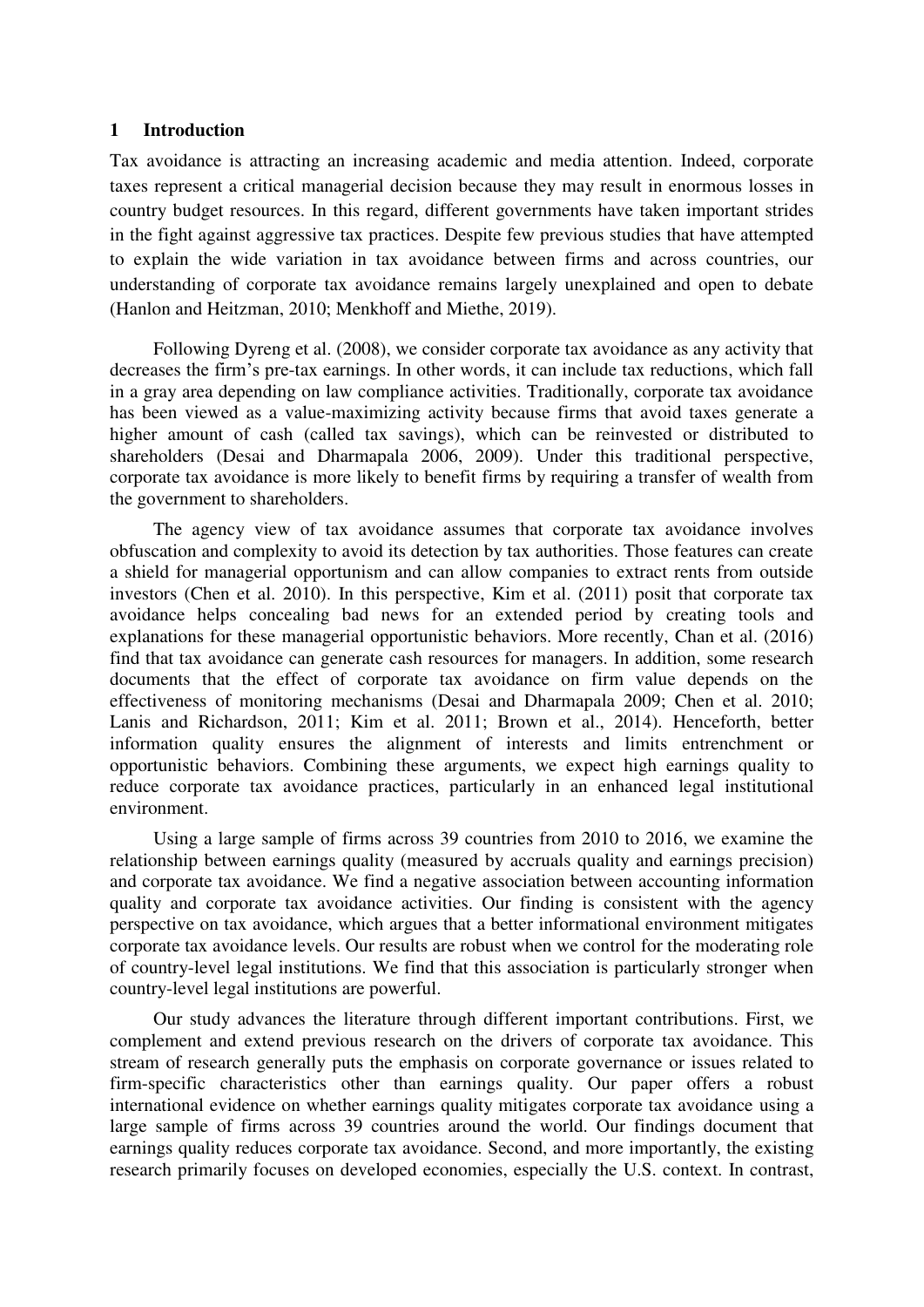our study uses a large sample of firms in both developed and emerging economies because we believe that corporate tax avoidance remains an important problem worldwide and has a widespread impact. This approach offers a better understanding of the determinants of corporate tax avoidance within firms and across countries. Third, country-level legal institutions is likely to play an important monitoring role for tax practices (Atwood et al. 2012; Kanagaretnam et al. 2016; Zhong et al., 2017). We measure country-level legal institutions by several proxies, such as the nature of the legal system, law enforcement, antiself-dealing and anti-director rights indexes. Our study shows that the relationship between earnings quality and corporate tax avoidance is particularly stronger in countries with powerful legal institutions. Hence, policymakers may find our results particularly useful to improve earnings quality requirements and to strengthen legal institutions to fight against tax avoidance.

The rest of the article proceeds as follows: Section 2 describes the methodology used in this study. Section 3 reports the empirical results. Section 4 concludes the paper.

### **2 Methodology**

### **2.1 Data**

We select our sample from all firm-year observations in the Compustat North America and Global Compustat databases for the period from 2010 to 2016. Additionally, we obtain Big Four data from the Worldscope database and merge these two data files. Following prior studies (Atwood et al. 2012; Kanagaretnam et al. 2016; Atwood and Lewellen 2019), we remove firms for which pre-tax incomes and/or taxes payable were not available. In addition, we exclude observations with negative pre-tax incomes and zero total assets. Finally, we exclude countries with fewer than 20 firm-year observations. We use two distinct samples corresponding to two proxies of earnings quality. The first sample consists of 76,219 firmyear observations depending on the availability of data to compute accruals quality. The second sample consists of 70,848 firm-year observations, depending on the availability of data to compute earnings precision.

#### **2.2 Regression model**

To test our predictions on the role of earnings quality in corporate tax avoidance, we estimate the following model:

$$
Tax\_Avoid_{i,t} = \beta_0 + \beta_1(Earning_S\_Quality)_{i,t} + \beta_n Control\ variables_{i,t} + \alpha Year + \gamma\ Industry + \delta\ Country + \varepsilon_{i,t}
$$
\n(1)

where the variables are defined as follows (see Appendix A for all variable definitions):

#### **2.2.1 Dependent variable**

-

Our measure of tax avoidance is based on Atwood et al. (2012) and Atwood and Lewellen (2019). We consider *Tax\_Avoid* as the firm's pre-tax income (PTEBX) multiplied by the base country statutory tax rate  $(\tau)^1$  less the firm's actual tax expense, scaled by total assets. Because we generate our sample from different countries, the analyzed firms are confronted with a variety of home statutory tax rates. As noted below, current tax paid (CTP) must be compared with "unmanaged taxes" based on the country's statutory tax rate.

 $1$  We collect the statutory tax rate from KMPG and OECD reports available on their websites.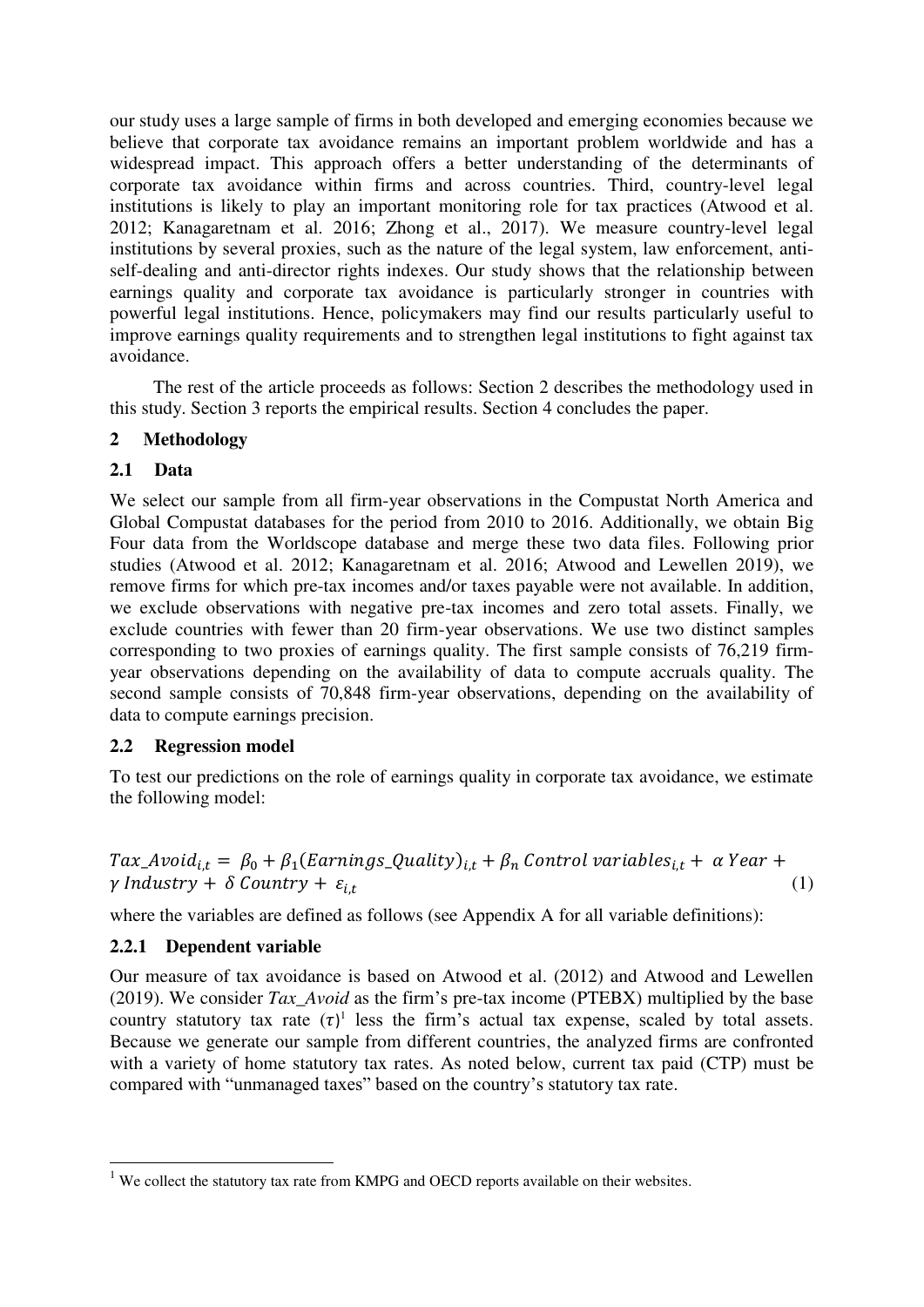$$
Tax\_Avoid_{i,t} = \frac{\sum_{t=2}^{t} (PTEBX \times \tau)_{it} - \sum_{t=2}^{t} CTP}{\sum_{t=2}^{t} Total assets}} \tag{2}
$$

Following Dyreng et al. (2008), we also construct a long-term tax avoidance measure specific to international studies (*LT\_Tax\_Avoid*). As it is based on a long-run period, this may include a wide range of tax avoidance activities. For example, Dyreng et al.  $(2008)^2$  suggested that a one-year window is extremely variable and not an appropriate measure since the amount of tax paid will include refund taxes (to the tax authority) from settling tax disputes that occurred a few years earlier. In addition, Minnick and Noga (2010) argued that a short window is not as appropriate as a 5-year or 10-year window. Thus, we measure long-term *Tax\_Avoid* as all pretax income over the 10 years multiplied by the home statutory tax rate per year and adjusted by the sum of current tax paid for each year over the same 10-year period.

#### **2.2.2 Independent variables**

Following previous research examining accounting information quality in international settings, we employ two widely used proxies of earnings quality, namely accruals quality and earnings precision (Dichev and Tang, 2009; Dechow et al., 2010). In this regard, Verrecchia  $(2001)$  argues that disclosure theories assume that investor uncertainty<sup>3</sup> is greater when the information is less precise (i.e. more volatile).

The first proxy for earnings quality is *Accruals\_Quality*. A higher value of *Accruals Quality refers to better information quality. Firstly, we regress the model of* Dechow et al.  $(2010)$  and estimate the residuals<sup>4</sup>. Then, we calculate the standard deviation of the residuals from  $e_{t-4}$  to  $e_t$  across the five years. In addition, we multiply the standard deviation by -1. A higher standard deviation indicates greater accruals quality and in turn higher information quality.

The second proxy is *Earnings\_Precision,* which captures the volatility on reported earnings. Following Dichev and Tang (2009), we calculate earnings volatility as the standard deviation of earnings before extraordinary items scaled by average total assets over the most recent five years and multiplied by -1. Thus, a high value of *Earnings\_Precision* reflects a higher level of information quality.

#### **2.2.3 Control variables**

Motivated by prior research on corporate tax avoidance (Chen et al. 2010; Brown et al., 2014), we include both firm and country-level variables including pre-tax ROA, corporate leverage, firm size, Big Four auditors, tangibility, losses, multinational activity indicator, and home statutory tax rates. We also include year, industry, and country fixed effects in all models. The country fixed effect approach is considered as a common approach in crosscountry studies for controlling country-specific effects and addressing potential issues linked to country-level variables (Doidge et al.  $2007$ )<sup>5</sup>.

#### **3 Results**

-

#### **3.1 Summary statistics**

In Table 1, we report descriptive statistics for the full sample. The level of tax avoidance represents an average (median) of 2.80% (2.04%), which is comparable to the findings of

 $3$  Investor uncertainty relates to information asymmetry and/or future firm performance.

<sup>&</sup>lt;sup>2</sup> Dyreng et al. (2008) build a long-term corporate tax avoidance model (5 and 10 years) for American firms. They conclude that a large window for tax avoidance is more appropriate than a small window (such as 1 year).

<sup>&</sup>lt;sup>4</sup> See Appendix A for more details.

<sup>&</sup>lt;sup>5</sup> We winsorized all continuous variables at the 1% and 99% levels in order to avoid outliers.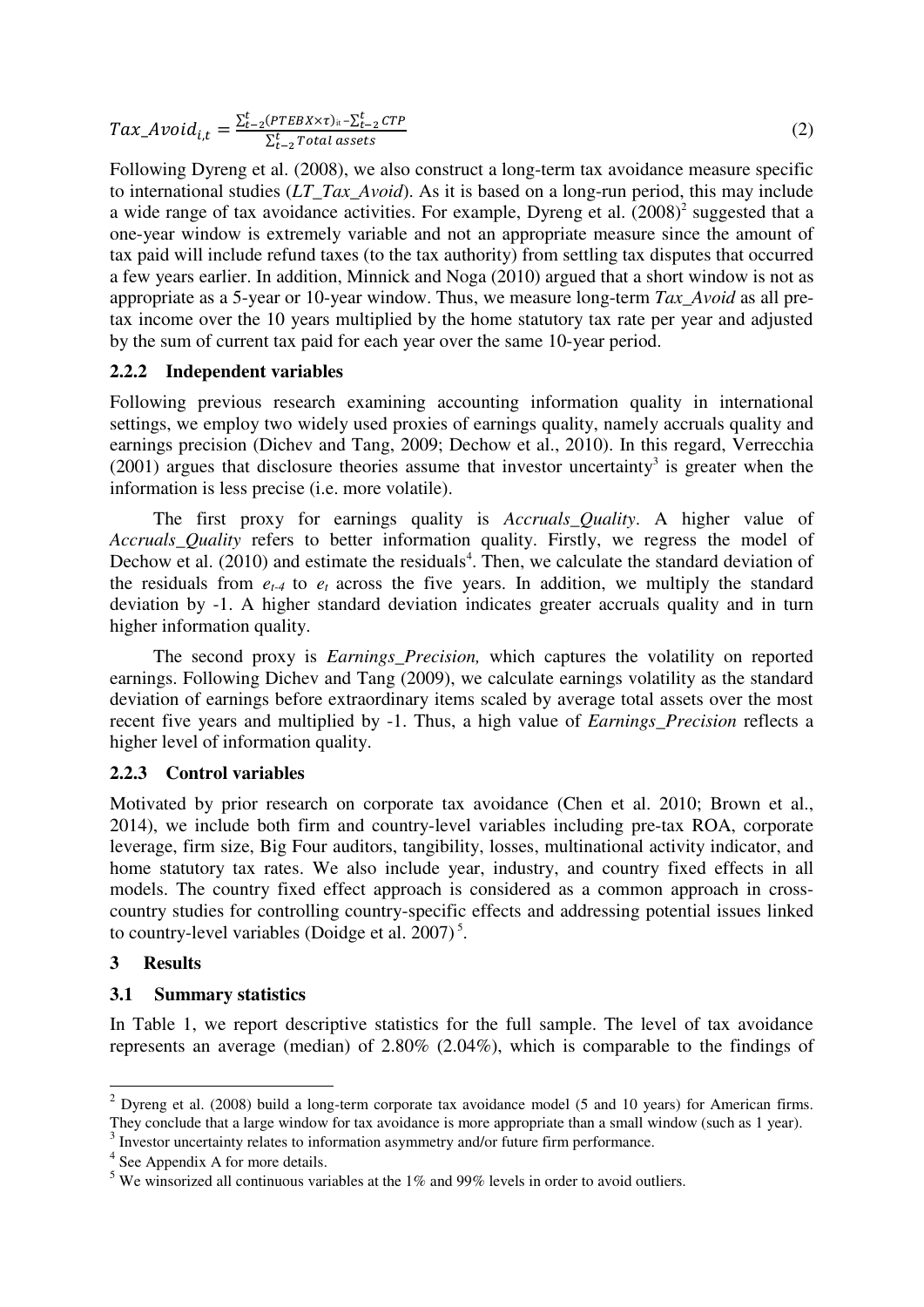Atwood and Lewellen (2019) for a non-tax haven sub-sample. The average of *Earnings\_Quality* estimated by *Accruals\_Quality* is -7.2%, while the average of *Earnings Precision* is -4.6%. We also notice that our sampled firms have, on average, a pretax return on assets of 22.4% and long-term debt ratio of 12.0%. The average for homecountry statutory tax rate is closer to 31.4%. These findings are consistent with those of Chen et al. (2010), who state that the government generally takes more than one-third share of a firm's pre-tax profits.

Table 2 reports the Pearson correlation matrix for our variables. As predicted, the two proxies of earnings quality are significantly and negatively correlated with the tax avoidance measure (*Tax\_Avoid*). In addition, *Accruals\_Quality* is positively and significantly correlated with *Earnings Precision*. As the correlation coefficients are relatively small, we can reasonably assume that the variables do not suffer from multicollinearity issues. We also compute the Variation Inflation Factor (VIF) $<sup>6</sup>$  values that do not exceed 1.26.</sup>

#### **3.2 Regression analyses**

-

Table 3 displays the estimation results of Eq. (1) using ordinary least squares regression with robust standard errors clustered at the firm level to control for unobserved firm heterogeneity. Our dependent variable (*Tax\_Avoid*) refers to the level of corporate tax avoidance based on Atwood et al. (2012). The regressions include year, industry, and country fixed effects. In Column 1, we find that there is a significant and negative association between earnings quality and corporate tax avoidance. This suggests that transparent environments lead managers to less engage in riskier corporate tax avoidance. This finding suggests that, in case of low information asymmetry, conflicts of interests are reduced, leading to less opportunistic managerial behavior through tax reduction activities. Additionally, in Column 2, we run a regression of earnings quality on corporate tax avoidance by using earnings precision as an alternative measure of earnings quality. As shown in Table 3, the estimated coefficient for tax avoidance is significantly negative. This result confirms that a lower degree of information uncertainty leads to lower levels of corporate tax avoidance.

As for control variables, firms with higher returns on assets have greater incentive to engage in corporate tax avoidance. In addition, firm size, multinational activity, and losses are negatively and significantly associated with tax avoidance. Similar to Kanagaretnam et al. (2016), we find that audit quality (as measured by the Big Four) is negatively associated with the likelihood of corporate tax avoidance. Moreover, we note that home statutory tax rate is positively linked to corporate tax avoidance. This result is consistent with that of Atwood et al. (2012). This finding is coherent because generally when the statutory tax rate is higher, firms are more likely to engage in corporate tax avoidance to reduce the amount of tax liabilities.

To deepen our understanding of the impact of earnings quality on the level of corporate tax avoidance, we consider the role of legal institutions in this relationship. Table 4 reports the results of this analysis. The impact of earnings quality may not be similar across various institutional contexts. In the rest of the analyses, we investigate the extent to which the level of legal institutions shapes this relationship. Previous research shows that corporate tax avoidance is lower in countries with strong legal institutional environments (Atwood et al. 2012; Kanagaretnam et al. 2016; Atwood and Lewellen 2019). Following El Ghoul et al. (2016) and Breuer et al. (2018), we re-estimate our main regression model Eq. (1) using two

 $<sup>6</sup>$  We test the VIF for each regression used in our study and find that none of the VIFs is over 1.26.</sup>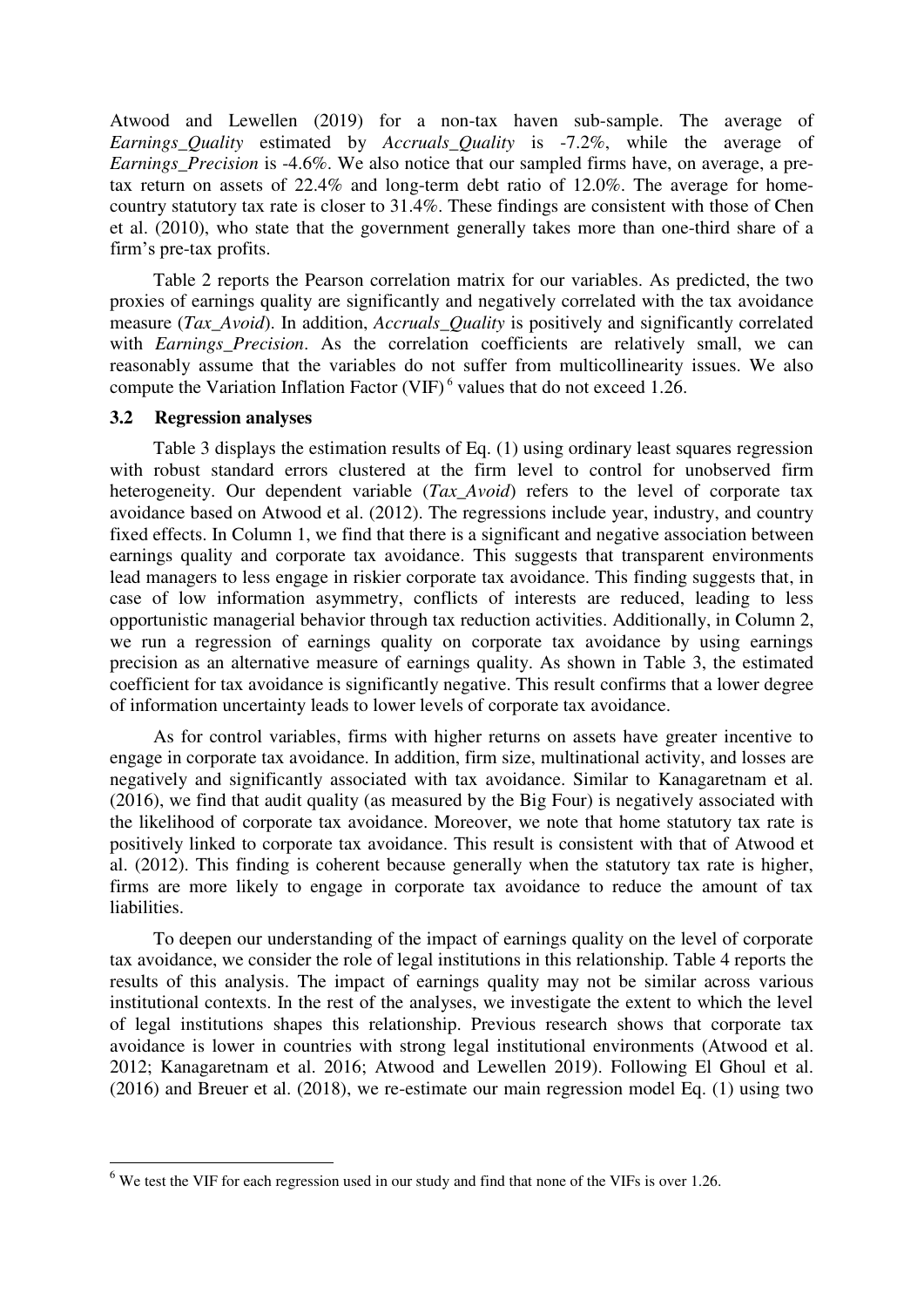subsamples of high and low levels of legal institutions. More precisely, we divide our sample into two subsamples depending on the level of the legal institutions<sup>7</sup>.

We use four sets of country-level legal institutions. First, we rely on the revisited antidirector rights index, which was introduced by Porta et al. (1998). It is widely used as an investor protection proxy and reflects the protection of minority shareholders in the corporate decision-making process, including the right to vote. Second, we control for legal enforcement, which is considered as a prominent proxy for the level of investor protection. It is measured by the mean score across three legal variables defined by Laporta et al. (1998), i.e. the efficiency of the judicial system, the assessment of the rule of law, and the corruption index. Third, we use the anti-self-dealing index, which is a revisited value replicated by Djankov et al. (2008) that refers to the average of ex-ante and ex-post private control of selfdealing, ranging from 0 to 5. Finally, we control for the nature of the legal system using a dummy variable that equals one if the country is a common law country and zero otherwise.

Table 4 shows that the negative relationship between earnings quality and corporate tax avoidance is more pronounced in countries where legal institutions are stronger. Specifically, we find in lower legal institutional environments, estimated by the anti-self-dealing and the anti-director rights (ADRI) indexes, that there is no significant relationship between the quality of earnings and corporate tax avoidance. Additionally, we find that the negative relationship between earnings quality and tax avoidance is more pronounced in common law countries. This result may be explained by the fact that common law countries have stronger legal institutional environments. Hence, when the country-level legal institutions are higher, the results turn negative and statistically significant. Following Breuer et al. (2018), we add a chow test for the difference in coefficients of Earnings Quality variable in countries with high versus low level of investor protection. The differences in coefficients between both subsamples (low and high) are all statistically significant at the 1% level providing further robustness of our results. These findings suggest that the country's legal institutional environment plays a prominent role in avoiding account manipulations and in supporting the earnings quality effect on corporate tax avoidance.

#### **3.3 Sensitivity analyses**

We conduct additional sensitivity tests to assess the robustness of our findings. We remove Japanese and American firms from the sample to reduce concerns that our results may be driven by the predominance of those countries. We also use an alternative measure of tax avoidance (*LT\_Tax\_Avoid*). Dyreng et al. (2008), suggest that corporate tax avoidance is a dynamic activity and recommend using a ten-year measure. We calculate the sum of the firm's pre-tax income before extraordinary items over ten years rather than three years. The results, not reported here, are qualitatively similar to our main results.

#### **4 Conclusion**

<u>.</u>

This study examines the effect of earnings quality on corporate tax avoidance around the world, considering the moderating role of legal institutions. Using a large sample of firms from 39 countries for the period from 2010 to 2016, our empirical findings suggest that greater earnings quality reduces corporate tax avoidance. This finding is consistent with the agency theory perspective.

 $<sup>7</sup>$  Low level of legal institutions refers to firm observations located in countries that have a value for legal</sup> institutions in the bottom quartile of the whole sample and high level of legal institutions refers to firm observations in countries that have a value for legal institutions in the top quartile of the full sample.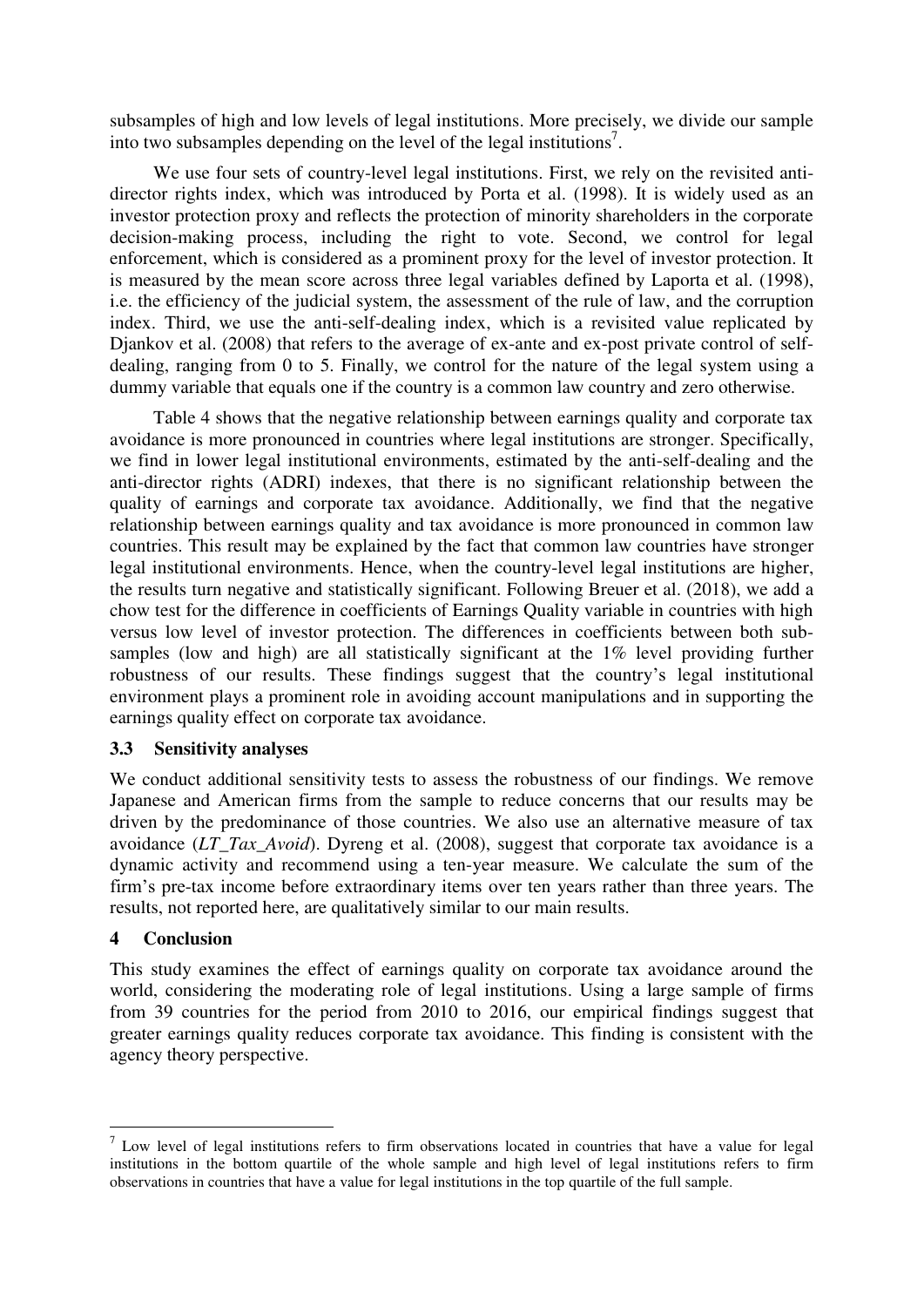Furthermore, we build on the existing literature and test whether the strength of the legal institutional environment affects the relationship between earnings quality and corporate tax avoidance. Our results show that the association between earnings quality and corporate tax avoidance is stronger in countries with higher levels of legal institutions. Therefore, this study should provide useful insights to academics, professionals as well as policy makers by emphasizing the vital role that accounting information quality could play in the fight against tax avoidance and the important support that legal institutions could provide in this regard.

This study has practical implications since policy makers may help improving financial reporting quality to constrain the engagement in corporate tax avoidance activities. Lastly, as country-level institution is a complement for firm-level informational environment to decrease tax avoidance practices, governments may also invest and develop new rule enforcement to strengthen country's institutional infrastructure.

#### **References**

- Atwood, T. J., & Lewellen, C. (2019). The Complementarity between Tax Avoidance and Manager Diversion: Evidence from Tax Haven Firms. Contemporary Accounting Research, 36(1), 259–294.
- Atwood, T. J., Drake, M. S., Myers, J. N., & Myers, L. A. (2012). Home Country Tax System Characteristics and Corporate Tax Avoidance: International Evidence. The Accounting Review, 87(6), 1831–1860.
- Berle AA., & Means, G.C. (1933). The Modern Corporation And Private Property. http://archive.org/details/in.ernet.dli.2015.216028.
- Breuer, W., Müller, T., Rosenbach, D., & Salzmann, A. (2018). Corporate social responsibility, investor protection, and cost of equity: A cross-country comparison. Journal of Banking & Finance, 96, 34-55.
- Brown, N.C., Pott, C., & Wömpener A. 2014. The effect of internal control and risk management regulation on earnings quality: Evidence from Germany. Journal of Accounting and Public Policy, 33(1), 1–31.
- Chan, K. H., Mo, P.L.L., & Tang., T. (2016). Tax Avoidance and Tunneling: Empirical Analysis from an Agency Perspective. Journal of International Accounting Research, 15(3), 49–66.
- Chen, S., Chen, X., Cheng, Q., & Shevlin, T. (2010). Are family firms more tax aggressive than non-family firms? Journal of Financial Economics, 95, 41–61.
- Chen, T., & Lin, C. (2017). Does Information Asymmetry Affect Corporate Tax Aggressiveness? Journal of Financial and Quantitative Analysis, 52(5), 2053–2081.
- Dechow, P., Ge, W., & Schrand, C. (2010). Understanding earnings quality: A review of the proxies, their determinants and their consequences. Journal of Accounting and Economics, 50(2), 344–401.
- Desai, M. A., & Dharmapala, D. (2009). Corporate Tax Avoidance and Firm Value. Review of Economics & Statistics, 91(3), 537–546.
- Dichev, I. D., & Tang, V. W. (2009). Earnings volatility and earnings predictability. Journal of Accounting and Economics, 47(1), 160–181.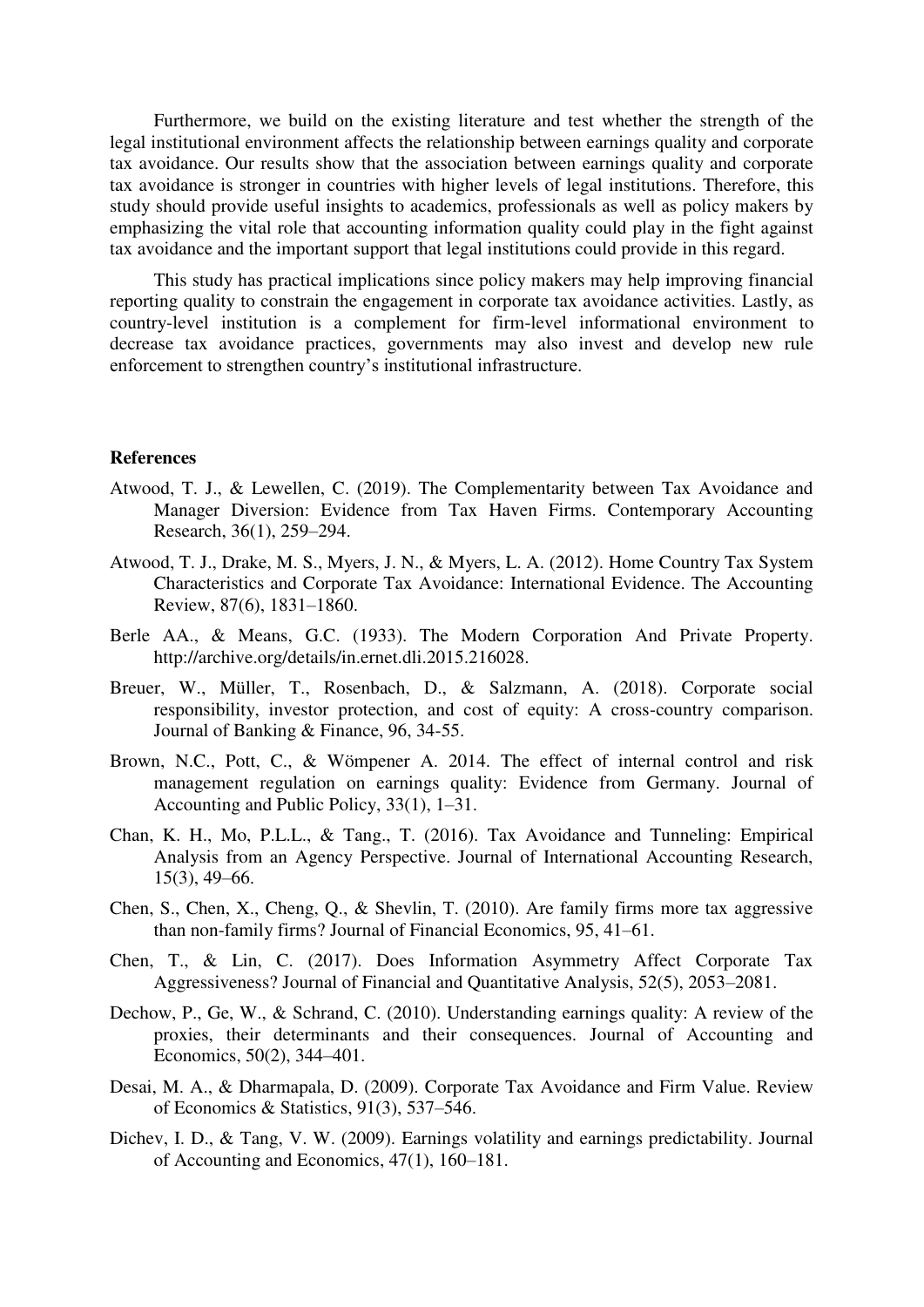- Djankov, S., La Porta, R., Lopez-de-Silanes, F., & Shleifer, A. (2008). The law and economics of self-dealing. Journal of Financial Economics, 88(3), 430–465.
- Dyreng, S. D., Hanlon, M., & Maydew, E. L. (2008). Long‐Run Corporate Tax Avoidance. The Accounting Review, 83(1), 61–82.
- El Ghoul, S., Guedhami, O., & Pittman, J. (2016). Cross-country evidence on the importance of Big Four auditors to equity pricing: The mediating role of legal institutions. Accounting, Organizations and Society, 54, 60-81.
- Hanlon, M., & Heitzman, S. (2010). A review of tax research. Journal of Accounting and Economics, 50(2–3), 127–178.
- Kanagaretnam, K., Lee, J., Lim, C. Y., & Lobo, G. J. (2016). Relation between Auditor Quality and Tax Aggressiveness: Implications of Cross-Country Institutional Differences. Auditing: A Journal of Practice & Theory, 35(4), 105–135.
- Kim, J.-B., Li, Y., & Zhang, L. (2011). Corporate tax avoidance and stock price crash risk: Firm-level analysis. Journal of Financial Economics, 100(3), 639–662.
- Lanis, R., & Richardson, G. 2011. The effect of board of director composition on corporate tax aggressiveness. Journal of Accounting and Public Policy, 30(1), 50–70.
- Leuz, C., Nanda, D., & Wysocki, P. D. (2003). Earnings management and investor protection: an international comparison. Journal of Financial Economics, 69(3), 505–527.
- Menkhoff, L., & Miethe., J. 2019. Tax evasion in new disguise? Examining tax havens' international bank deposits. Journal of Public Economics, 176, 53–78.
- Minnick, K., & Noga, T. (2010). Do corporate governance characteristics influence tax management? Journal of Corporate Finance, 16(5), 703–718.
- Porta, R. L., Lopez-de-Silanes, F., Shleifer, A., & Vishny, R. W. (1998). Law and finance. Journal of Political Economy, 106(6), 1113–1155.
- Slemrod, J., & Wilson, J. D. (2009). Tax competition with parasitic tax havens. Journal of Public Economics, 93(11–12), 1261–1270.
- Verrecchia, R. E. (2001). Essays on disclosure. Journal of Accounting and Economics, 32(1), 97–180.
- Zhong, L., Chourou, L., & Ni, Y. 2017. On the association between strategic institutional ownership and earnings quality: Does investor protection strength matter? Journal of Accounting and Public Policy, 36(6), 429–450.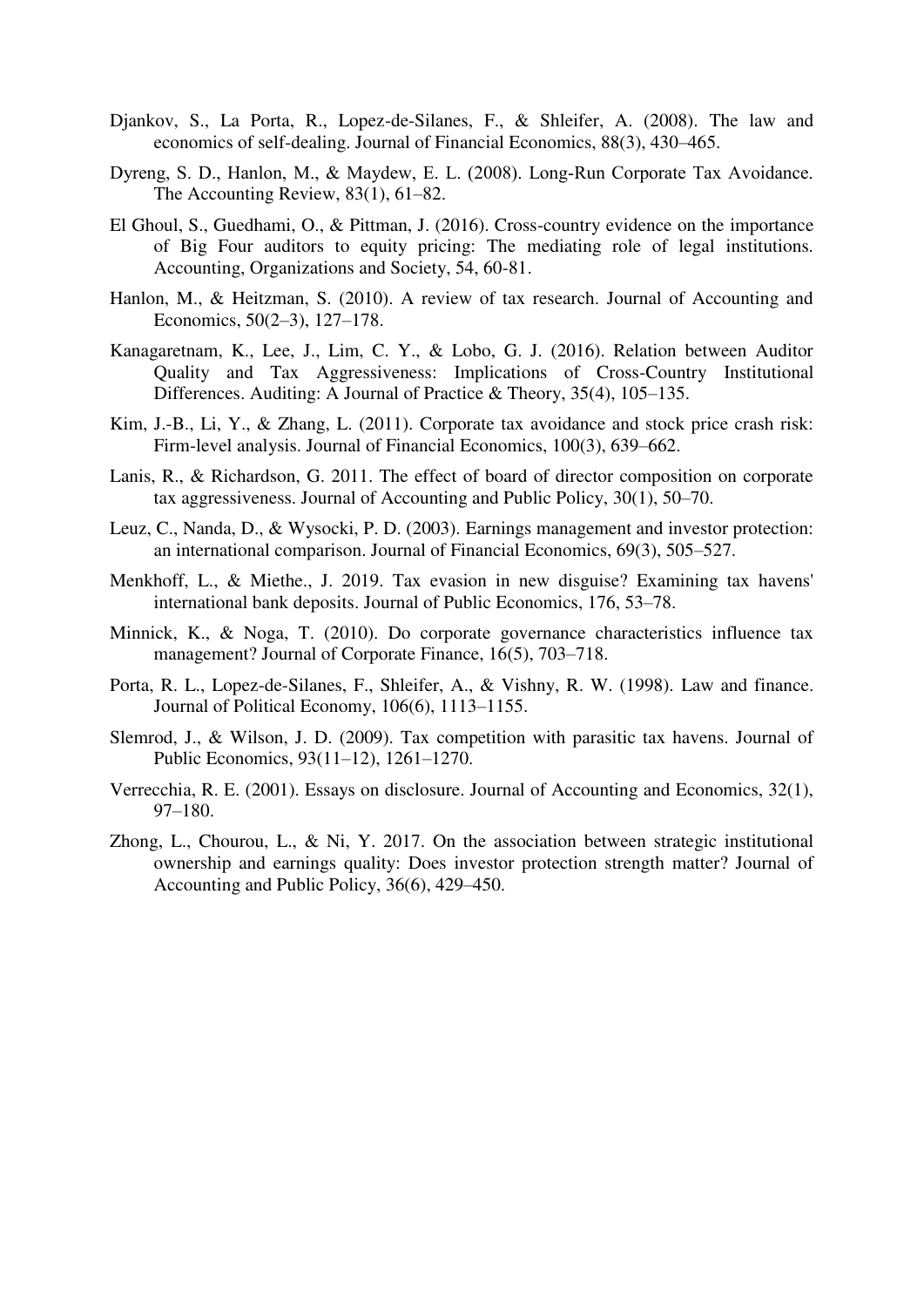| <b>Variables</b>          | <b>Mean</b> | Std. Dev. | Min      | 25           | <b>Median</b> | 75       | <b>Max</b> |
|---------------------------|-------------|-----------|----------|--------------|---------------|----------|------------|
| Tax_Avoid                 | 0.028       | 0.044     | $-0.078$ | 0.001        | 0.0204        | 0.048    | 0.220      |
| <b>LT</b> TaxAvoid        | 0.167       | 0.222     | $-0.979$ | 0.040        | 0.158         | 0.338    | 0.993      |
| <b>Accruals_Quality</b>   | $-0.072$    | 0.096     | $-1.412$ | $-0.081$     | $-0.044$      | $-0.025$ | $-0.004$   |
| <b>Earnings_Precision</b> | $-0.046$    | 0.076     | $-1.351$ | $-0.049$     | $-0.026$      | $-0.014$ | $-0.002$   |
| Pretax_ROA                | 0.224       | 0.185     | 0.004    | 0.097        | 0.178         | 0.295    | 1.128      |
| <b>LEV</b>                | 0.120       | 0.145     | 0.000    | 0.002        | 0.071         | 0.189    | 1.069      |
| <b>SIZE</b>               | 9.130       | 3.018     | $-0.749$ | 6.891        | 9.300         | 11.258   | 16.167     |
| <b>TANG</b>               | 0.279       | 0.214     | 0.000    | 0.101        | 0.239         | 0.408    | 0.957      |
| Tax_Rate                  | 0.314       | 0.702     | 0.165    | 0.25         | 0.3333        | 0.3801   | 0.4069     |
| <b>FREQUENCY</b>          | $\bf{0}$    |           |          | $\mathbf{1}$ |               |          |            |
| BIG4                      | 0.562       |           |          | 0.437        |               |          |            |
| <b>LOSS</b>               | 0.981       |           |          | 0.018        |               |          |            |
| <b>MULTI</b>              | 0.109       |           |          | 0.890        |               |          |            |

**Table 1: Descriptive statistics (full sample)** 

Table 1 presents descriptive statistics for our full sample of firms from 39 countries for the period from 2010 to 2016. Variable definitions are provided in Appendix A.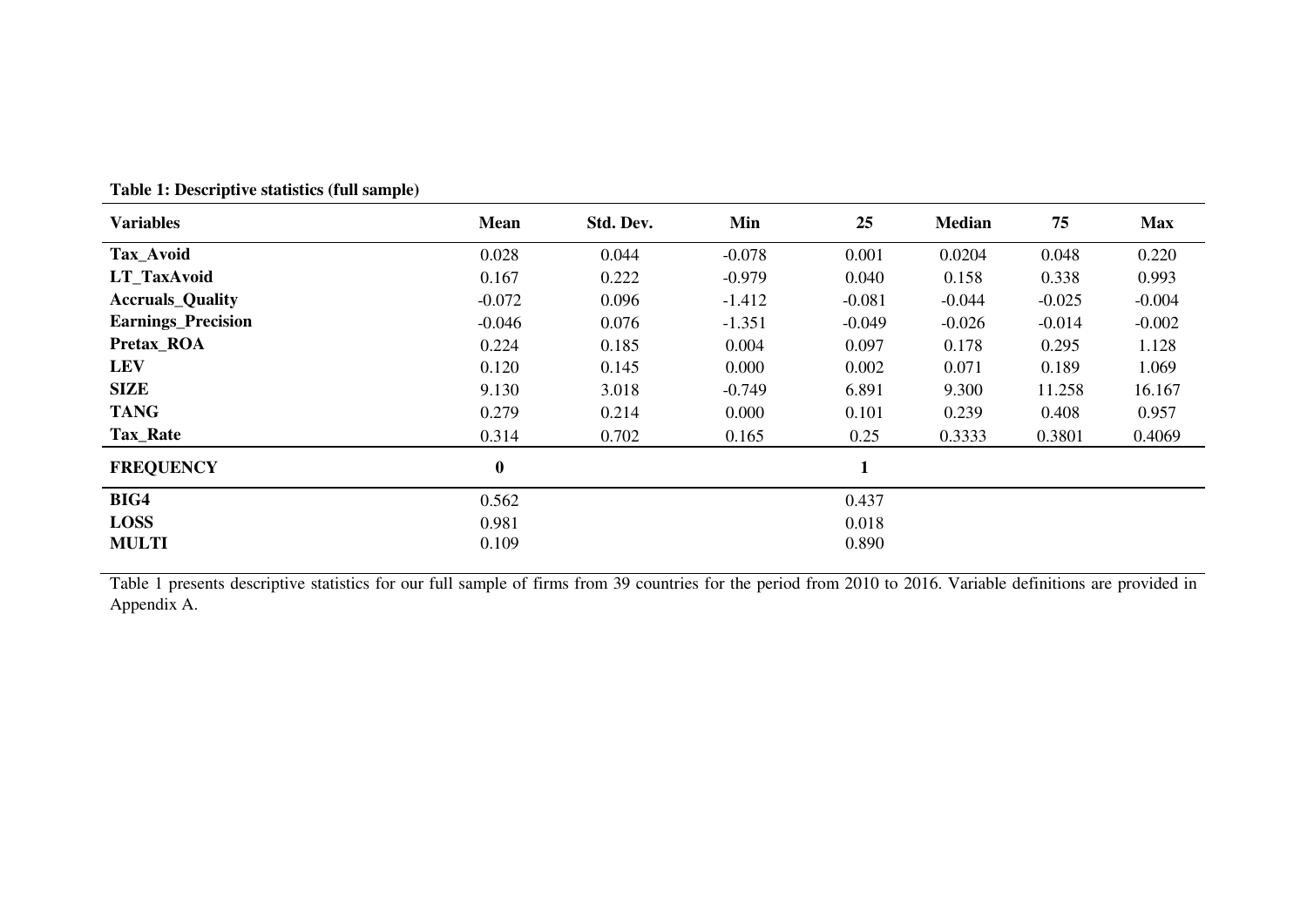| <b>Variables</b>          | <b>Tax Avoid</b> | <b>Accruals Quality</b> | <b>Earnings_Precision</b> | Pretax ROA | <b>LEV</b> | <b>SIZE</b> | BIG4       | <b>TANG</b> | <b>LOSS</b> | <b>MULTI</b> |
|---------------------------|------------------|-------------------------|---------------------------|------------|------------|-------------|------------|-------------|-------------|--------------|
| Tax_Avoid                 |                  |                         |                           |            |            |             |            |             |             |              |
| <b>Accruals Quality</b>   | $-0.0335*$       |                         |                           |            |            |             |            |             |             |              |
| <b>Earnings</b> Precision | $-0.1918*$       | $0.3623*$               |                           |            |            |             |            |             |             |              |
| Pretax ROA                | $0.3561*$        | $-0.0819*$              | $-0.2481*$                |            |            |             |            |             |             |              |
| <b>LEV</b>                | $-0.0900*$       | $0.1067*$               | $0.0473*$                 | $-0.1654*$ |            |             |            |             |             |              |
| <b>SIZE</b>               | $0.1017*$        | $0.2221*$               | $0.1799*$                 | $-0.0391*$ | $0.1650*$  |             |            |             |             |              |
| BIG4                      | $0.0537*$        | $0.1113*$               | $0.0925*$                 | $-0.0365*$ | $-0.0684*$ | $0.0795*$   |            |             |             |              |
| <b>TANG</b>               | $-0.0441*$       | $0.1661*$               | $0.0828*$                 | $-0.0960*$ | $0.2693*$  | $0.1856*$   | $-0.0177*$ |             |             |              |
| <b>LOSS</b>               | $-0.0729*$       | $-0.0070*$              | $-0.0069$                 | $-0.0894*$ | $0.0343*$  | $-0.0040$   | $-0.0044$  | $0.0070*$   |             |              |
| <b>MULTI</b>              | $-0.0711*$       | $-0.0283*$              | $0.0808*$                 | $-0.0916*$ | $-0.1709*$ | $-0.0979*$  | $0.3076*$  | $-0.0017$   | 0.0042      |              |
| Tax_Rate                  | $0.3304*$        | $0.0746*$               | $0.0429*$                 | $-0.0488*$ | $0.0690*$  | $0.1911*$   | $-0.1497*$ | $-0.0199*$  | $-0.0126*$  | $-0.3176*$   |

**Table 2: Pearson correlation matrix**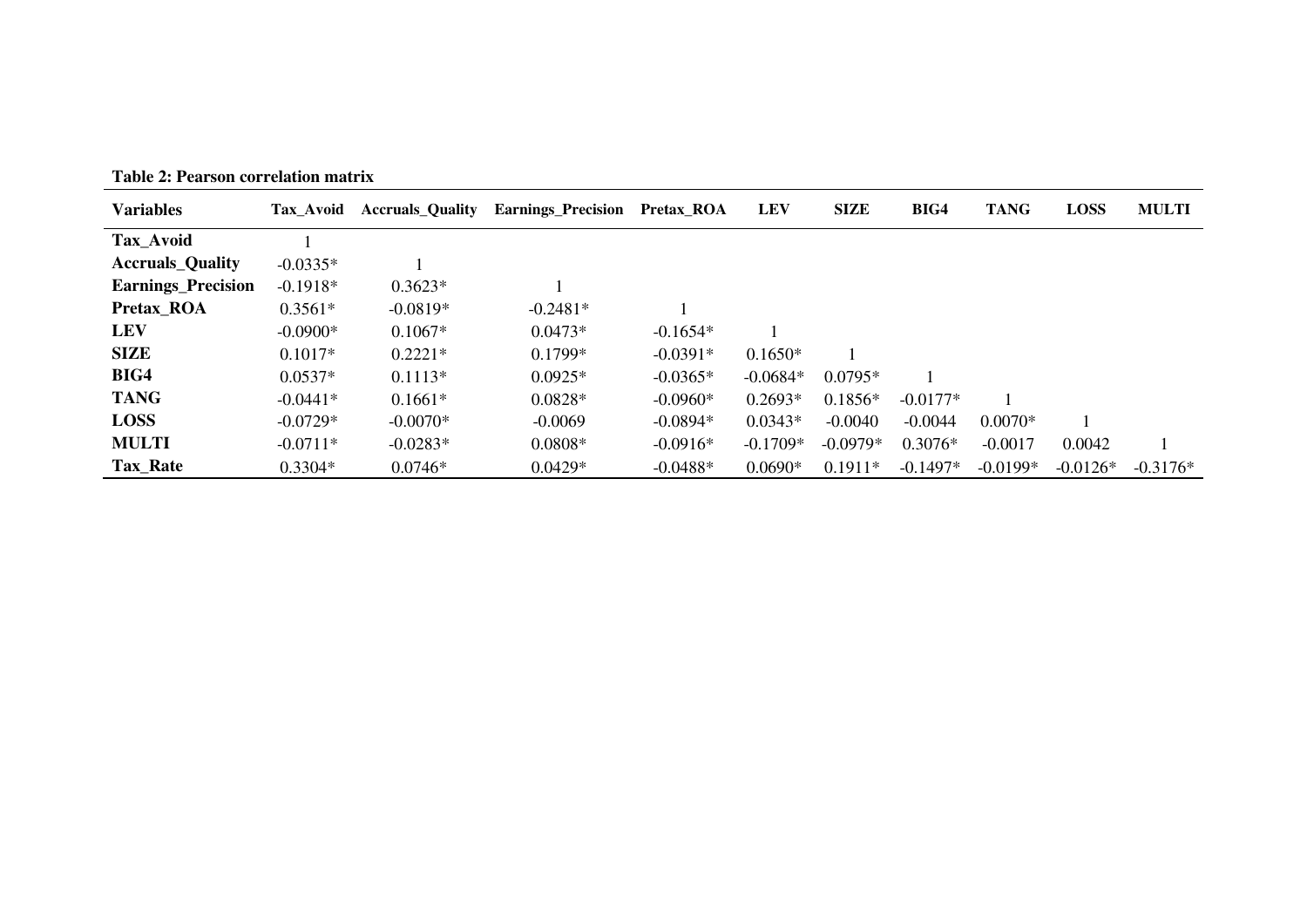|                               |                          |                                    | (1)                                             | (2)                                             |            |  |
|-------------------------------|--------------------------|------------------------------------|-------------------------------------------------|-------------------------------------------------|------------|--|
| <b>Variables</b>              | <b>Predicted</b><br>sign |                                    | <b>Earnings_Quality</b><br>$=$ Accruals_Quality | <b>Earnings_Quality</b><br>= Earnings_Precision |            |  |
|                               |                          | Coef.                              | t-value                                         | Coef.                                           | t-value    |  |
| <b>Earnings_Quality</b>       |                          | $-0.017***$                        | $(-6.97)$                                       | $-0.034***$                                     | $(-9.59)$  |  |
| Pretax_ROA                    |                          | $0.135***$                         | (50.78)                                         | $0.130***$                                      | (46.48)    |  |
| <b>LEV</b>                    |                          | $0.003*$                           | (1.67)                                          | 0.003                                           | (1.56)     |  |
| <b>SIZE</b>                   | $+$                      | $-0.001***$                        | $(-7.39)$                                       | $-0.001***$                                     | $(-6.27)$  |  |
| BIG4                          | ۰                        | $-0.002***$                        | $(-4.22)$                                       | $-0.002***$                                     | $(-4.10)$  |  |
| <b>TANG</b>                   |                          | 0.000                              | (0.60)                                          | $-0.000$                                        | $(-0.48)$  |  |
| <b>LOSS</b>                   |                          | $-0.006***$                        | $(-10.53)$                                      | $-0.007***$                                     | $(-10.62)$ |  |
| <b>MULTI</b>                  |                          | $-0.001**$                         | $(-2.07)$                                       | 0.001                                           | $(-1.51)$  |  |
| <b>Tax_Rate</b>               | $\pm$                    | $0.000***$                         | (11.09)                                         | $0.000$ ***                                     | (10.65)    |  |
| <b>Constant</b>               |                          | $-0.001$                           | $(-0.1)$                                        | $-0.005$                                        | $(-0.59)$  |  |
| <b>Observations</b>           |                          |                                    | 76,219                                          | 70,848                                          |            |  |
| <b>R-Squared</b>              |                          |                                    |                                                 | 46.39%                                          |            |  |
| <b>Year Fixed Effects</b>     |                          | 46.27%<br><b>YES</b><br><b>YES</b> |                                                 |                                                 |            |  |
| <b>Industry Fixed Effects</b> |                          | <b>YES</b><br><b>YES</b>           |                                                 |                                                 |            |  |
| <b>Country Fixed Effects</b>  |                          |                                    | <b>YES</b>                                      | <b>YES</b>                                      |            |  |

**Table 3. Relation between earnings quality and corporate tax avoidance** 

Table 3 reports the panel regression results of the association between information quality (estimated by accruals quality and earnings precision) and corporate tax avoidance. Standard errors are in parentheses. \*\*\*  $p < 0.01$ , \*\*  $p < 0.05$ , \*  $p < 0.1$ . All of the regressions report heteroscedasticityconsistent standard errors clustered at the firm level. Appendix A provides all variable definitions.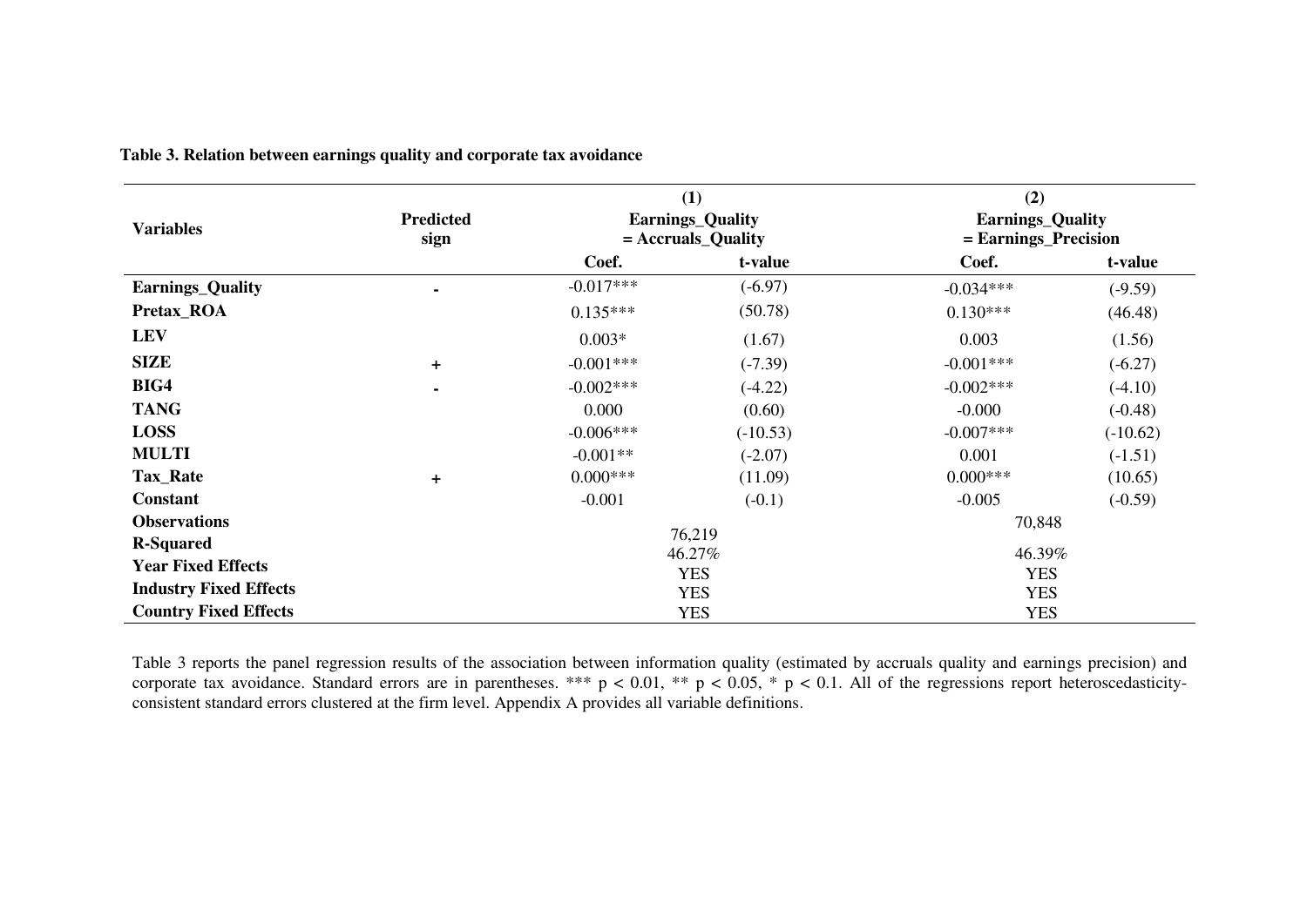|                                                                        | <b>Anti-Director Rights Index</b>      |              | <b>Legal Enforcement</b>               |                         |                                         | <b>Anti-Self-Dealing</b> |                                         | <b>Legal System</b> |  |
|------------------------------------------------------------------------|----------------------------------------|--------------|----------------------------------------|-------------------------|-----------------------------------------|--------------------------|-----------------------------------------|---------------------|--|
|                                                                        | Low                                    | High         | Low                                    | High                    | Low                                     | High                     | <b>Civil</b>                            | Common              |  |
|                                                                        | 1                                      | $\mathbf{2}$ | 3                                      | $\overline{\mathbf{4}}$ | 5                                       | 6                        | $\overline{7}$                          | ${\bf 8}$           |  |
| Earnings_Quality                                                       | $-0.030$                               | $-0.065***$  | $-0.007**$                             | $-0.034***$             | 0.001                                   | $-0.028***$              | $-0.009*$                               | $-0.000***$         |  |
|                                                                        | $(-0.94)$                              | $(-2.85)$    | $(-2.04)$                              | $(-6.11)$               | (0.17)                                  | $(-7.23)$                | $(-1.82)$                               | $(-6.83)$           |  |
| Pretax_ROA                                                             | $0.374***$                             | $0.282***$   | $0.104***$                             | $0.127***$              | $0.194***$                              | $0.110***$               | $0.168***$                              | $0.113***$          |  |
|                                                                        | (18.60)                                | (16.36)      | (19.59)                                | (31.16)                 | (43.43)                                 | (29.24)                  | (32.23)                                 | (37.63)             |  |
| <b>LEV</b>                                                             | $0.036*$                               | 0.018        | $0.009**$                              | 0.004                   | $-0.011***$                             | 0.002                    | $-0.017***$                             | $0.008***$          |  |
|                                                                        | (1.91)                                 | (0.85)       | (2.49)                                 | (1.20)                  | $(-3.15)$                               | (0.97)                   | $(-5.25)$                               | (3.48)              |  |
| <b>SIZE</b>                                                            | $-0.009***$                            | $-0.005***$  | $0.000**$                              | $-0.001***$             | $0.002***$                              | $-0.001***$              | $0.002***$                              | $-0.001***$         |  |
|                                                                        | $(-5.50)$                              | $(-3.51)$    | (2.12)                                 | $(-6.19)$               | (14.67)                                 | $(-7.41)$                | (10.64)                                 | $(-9.11)$           |  |
| BIG4                                                                   | $-0.013$                               | $-0.015**$   | $0.004***$                             | $-0.004***$             | $0.001**$                               | $-0.005***$              | $0.002***$                              | $-0.005***$         |  |
|                                                                        | $(-1.63)$                              | $(-2.24)$    | (3.21)                                 | $(-3.51)$               | (2.31)                                  | $(-6.78)$                | (3.87)                                  | $(-6.61)$           |  |
| <b>TANG</b>                                                            | $-0.172$                               | $0.048***$   | $-0.002$                               | $-0.000$                | $-0.002$                                | 0.003                    | $-0.001$                                | 0.001               |  |
|                                                                        | $(-0.70)$                              | (2.94)       | $(-1.06)$                              | $(-0.01)$               | $(-0.85)$                               | (1.40)                   | $(-0.49)$                               | (0.84)              |  |
| <b>LOSS</b>                                                            | $-0.161***$                            | $-0.123***$  | $-0.005***$                            | $-0.009***$             | $-0.004***$                             | $-0.007***$              | $-0.005***$                             | $-0.007***$         |  |
|                                                                        | $(-7.30)$                              | $(-6.13)$    | $(-4.28)$                              | $(-5.05)$               | $(-7.17)$                               | $(-6.13)$                | $(-7.38)$                               | $(-6.25)$           |  |
| <b>MULTI</b>                                                           | $-0.014$                               | $-0.006$     | $-0.004$                               | $-0.001*$               | $0.004*$                                | $-0.002**$               | $0.004**$                               | $-0.004**$          |  |
|                                                                        | $(-1.57)$                              | $(-0.27)$    | $(-1.44)$                              | $(-1.94)$               | (1.68)                                  | $(-2.88)$                | (2.42)                                  | $(-4.85)$           |  |
| Tax_Rate                                                               | 0.003                                  | $0.003***$   | $0.000***$                             | $0.002***$              | $0.001***$                              | $0.001***$               | $0.002***$                              | $0.001***$          |  |
|                                                                        | (1.47)                                 | (3.36)       | (4.01)                                 | (18.23)                 | (30.21)                                 | (24.81)                  | (36.32)                                 | (24.01)             |  |
| Intercept                                                              | $-0.033$                               | $-0.039$     | $-0.003$                               | $-0.035***$             | $-0.081***$                             | $0.046***$               | $-0.093$                                | $-0.025***$         |  |
|                                                                        | $(-0.3)$                               | $(-0.70)$    | $(-0.36)$                              | $(-3.89)$               | $(-11.49)$                              | $(-6.66)$                | $(-12.14)$                              | $(-5.58)$           |  |
| <b>Observations</b>                                                    | 23,725                                 | 21,565       | 19,897                                 | 20,139                  | 33,584                                  | 31,731                   | 37,187                                  | 39,032              |  |
| <b>R-Squared</b>                                                       | $20.16\%$                              | 17.66%       | 23.16%                                 | 43.60%                  | 46.63%                                  | 40.02%                   | 46.86%                                  | 35.68%              |  |
| Test of the difference between<br><b>Earnings_Quality coefficients</b> | $Chi2 = 37.41***$<br>$P-value = 0.000$ |              | $Chi2 = 27.47***$<br>$P-value = 0.000$ |                         | $Chi2 = 717.20***$<br>$P-value = 0.000$ |                          | $Chi2 = 852.89***$<br>$P-value = 0.000$ |                     |  |

**Table 4: Earnings Quality, corporate tax avoidance: The role of legal institutional environments** 

Table 4 reports the estimation regression results of corporate tax avoidance on the information quality (estimated by accruals quality) and control variables for subsamples below 25 quintile (Low), and above 75 quintile (H variables. Standard errors are in parentheses. \*\*\*  $p < 0.01$ , \*\*  $p < 0.05$ , \*  $p < 0.1$ . All the regressions report heteroscedasticity-consistent standard errors clustered at the firm level. Appendix A provides all variabl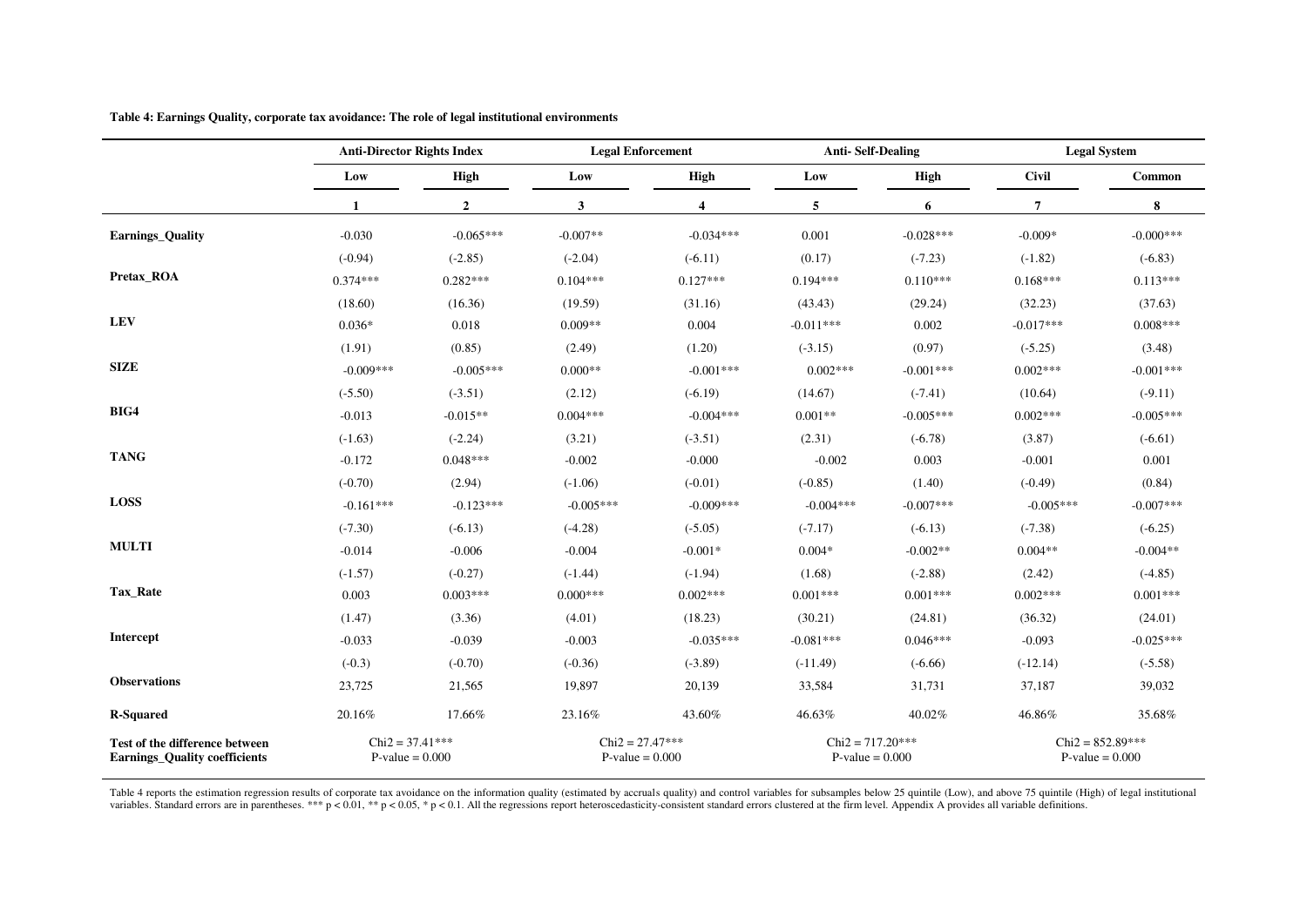#### **Appendix A Variable definitions**

| <b>Variables</b>                    | <b>Definitions</b>                                                                                                                                                                                                                                                                                        |
|-------------------------------------|-----------------------------------------------------------------------------------------------------------------------------------------------------------------------------------------------------------------------------------------------------------------------------------------------------------|
| <b>Dependent variables</b>          |                                                                                                                                                                                                                                                                                                           |
|                                     | Following Awtood et al. (2012), we measure corporate tax avoidance as follows:                                                                                                                                                                                                                            |
| <b>Tax Avoidance</b>                | $\textbf{Tax\_Avoid}_{it} = \frac{\left[\sum_{t=2}^{t} (\text{PTEBX} \times \tau)_{it} - \sum_{t=2}^{t} CTP\right]}{\sum_{t=2}^{t} PTEBX_{it}}$                                                                                                                                                           |
|                                     | $PTEBX = pre-tax income before extraordinary items (Pre-tax income -$<br>extraordinary items);<br>$\tau$ = home country statutory corporate income tax rate (hand-collected from<br>KMPG tax summary global guide and OCED tax reports);<br>$CTP = current tax paid;$                                     |
|                                     | <b>LT_Tax_Avoid</b> <sub>it =</sub> the sum of all pre-tax income over the 10 years multiplied by<br>the home statutory tax rate per year and adjusted by the sum of current tax paid<br>for each year over the same ten-year period.                                                                     |
| <b>Independent variables</b>        |                                                                                                                                                                                                                                                                                                           |
| Accruals_Quality                    | We calculate the standard deviation of the residuals from the regression model<br>below of Dechow et al. (2010) across the five years from $e_{t-4}$ to $e_t$ . We multiply<br>the standard deviation by -1. A higher standard deviation indicates a greater<br>accruals quality.                         |
|                                     | $\Delta WC_t = a + \alpha_1$ CFO <sub>t-1</sub> + $\alpha_2$ CFO <sub>t</sub> + $\alpha_3$ CFO <sub>t+1</sub> + $\alpha$ 4 $\Delta REV + \alpha$ 5 PPE <sub>t</sub> + $e_t$                                                                                                                               |
| <b>Earnings_Precision</b>           | We capture earning precision from the reported earnings volatility. Following<br>Dichev and Tang (2009), we calculate earnings volatility as the standard<br>deviation of earnings before extraordinary items scaled by the average total assets<br>over the most recent five years and multiplied by -1. |
| <b>Firm-level control variables</b> |                                                                                                                                                                                                                                                                                                           |
| Pretax_ROA                          | Pretax income scaled by total asset;                                                                                                                                                                                                                                                                      |
| <b>LEV</b>                          | Financial leverage measured as long-term liabilities divided by total assets;                                                                                                                                                                                                                             |

| SIZE | The natural logarithm of dollar value of total book value of assets; |
|------|----------------------------------------------------------------------|
|      |                                                                      |

**BIG4** An indicator variable that takes the value of 1 if the annual financial statement is audited by a Big4 company and 0 otherwise.

TANG TANG The ratio of property, plant, and equipment to total assets;

LOSS An indicator variable that takes the value of1 if firm reports a loss and 0 otherwise.